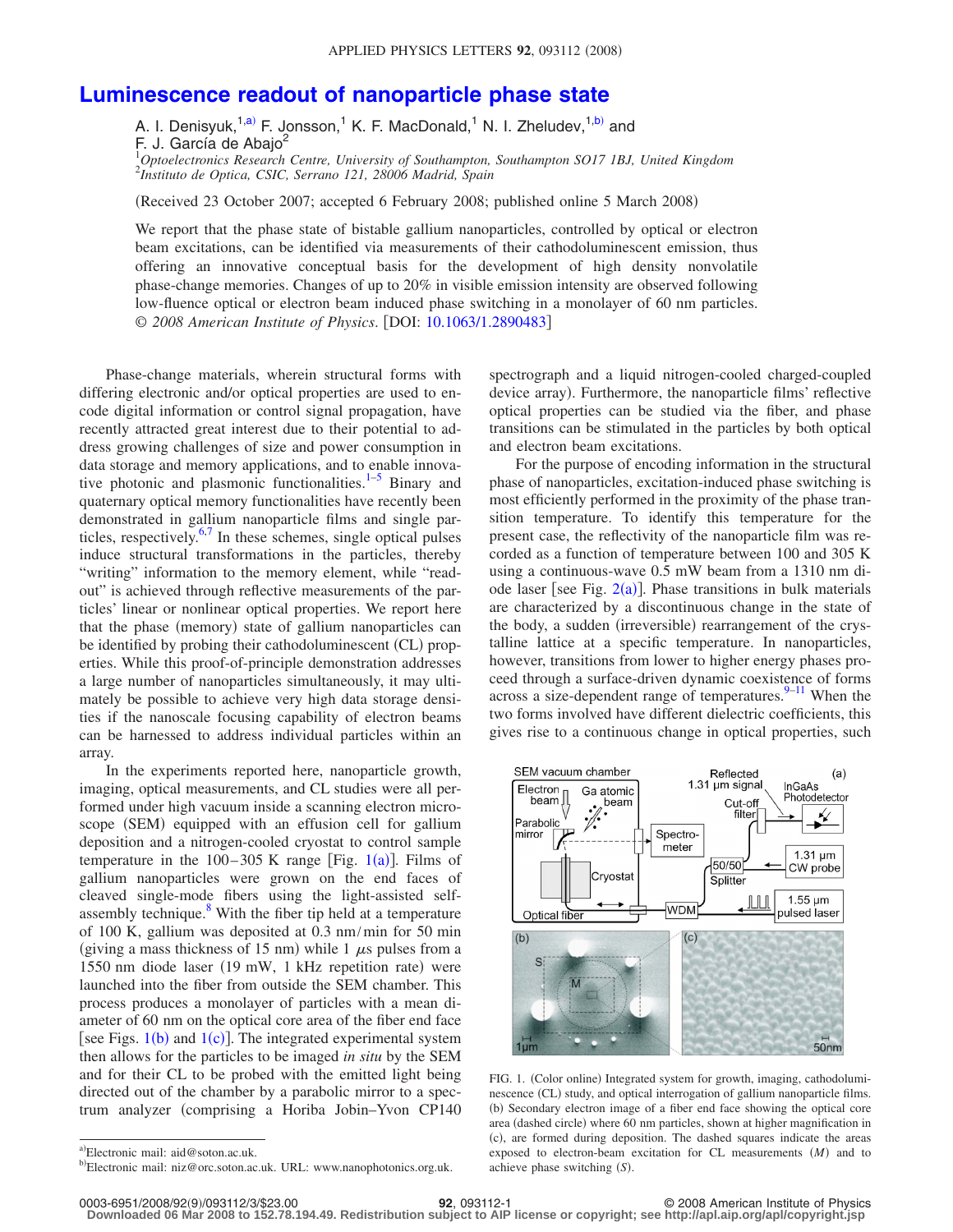<span id="page-1-0"></span>

FIG. 2. (Color online) (a) Reflectivity hysteresis of a gallium nanoparticle film on a fiber end face (measured via the fiber) as function of cryostat temperature. (b) Gallium particle film reflectivity as a function of increasing temperature, showing abrupt excitation-induced phase (memory state) switching at  $T_p = 200 \text{ K } (T_0 \le T_p \le T_1)$ . CL measurements are made immediately before and after the induced transition.

as the smooth step change in reflectivity between  $T_1$ = [2](#page-1-0)20 K and  $T_2$ = 233 K shown in Fig. 2(a), which is associated with the melting of gallium's  $\beta$  crystalline phase<sup>12,[13](#page-2-8)</sup> the recorded transition temperature is lower than the listed  $\beta$ -gallium melting point of 257 K due to a combination of size-dependent melting point suppression and a systematic offset linked to the relative positioning of the sensor and fiber tip). With decreasing temperature, the reverse phase transition occurs only after substantial overcooling at  $T_0$ = 150 K. This phase bistability underpins the gallium particles' memory functionality.<sup>6,</sup>

To demonstrate CL readout of nanoparticle phase (memory) state, a series of experiments was performed. In each case, the nanoparticle film was placed initially in the low reflectivity ("0" logic) solid phase by cooling to the minimum available temperature of about 100 K. Its temperature was then increased and fixed at a point  $T_p = 200$  K just below the phase transition point and a CL spectrum was obtained by scanning a  $5.5 \times 4.4 \ \mu m^2$  region within the core area [square *M* in Fig. [1](#page-0-2)(b)] with a low current  $(<2.3 \text{ nA})$ electron beam. The nanoparticle film was then switched to the high reflectivity ("1" logic) liquid state by either optical or electron beam excitation. In the former case, a single  $1 \mu s$ pulse from the 1550 nm diode laser with a fluence of  $\geq 0.3$  fJ/nm<sup>2</sup> was used to induce a structural phase change. In the latter, switching was initiated by a single 40 ms, 5 keV electron beam scan across a  $12 \times 9.6 \ \mu m^2$  area encompassing the core [square *S* in Fig.  $1(b)$  $1(b)$ ] with a beam current of  $\geq$ 20 nA (a fluence of  $\geq$ 35 fJ/nm<sup>2</sup>). A second CL measurement was then performed. Throughout this process, and with increasing temperature after the second CL measurement, the reflectivity of the samples was monitored to ensure that the particles' phase state was not switched by the electron

<span id="page-1-1"></span>

FIG. 3. (Color online) [(a) and (b)] CL spectra of gallium nanoparticle films in solid (0) and liquid (1) states, obtained at a temperature of 200 K before and after excitation-induced switching between the two states, together with the difference spectra. (a) CL spectra obtained with a 5 keV, 2.3 nA electron beam, after subtraction of silica luminescence. (b) CL spectra obtained with a 2 keV, 1 nA beam (silica contribution negligible). (c) Calculated backward transition radiation emission induced by a 5 keV electron beam from 15 nm thick homogenous solid and liquid gallium films on silica substrates. The inset shows total CL emission (in all directions) from a freestanding, 60 nm diameter spherical particle of liquid gallium in vacuum, performed using the boundary element method, for 5 and 7 keV electron trajectories through the center of the particle.

beam during the first CL measurement and to verify that it was switched abruptly by the excitation pulse prior to the second [see Fig.  $2(b)$  $2(b)$ ]. The particle film was reset to the solid (0) state by cooling it to below 150 K (recent work has suggested that nanosecond optical pulses could be used to achieve this "memory erase" function at a fixed temperature<sup>14</sup>).

CL measurements were performed at 5 and 2 keV electron energies, with beam currents of 2.3 and 1 nA, respectively. Results are shown in Figs.  $3(a)$  $3(a)$  and  $3(b)$  with corresponding difference spectra relating to the increase in emission associated with the solid-to-liquid transition in the nanoparticles. The absolute signal intensity is higher at 5 keV because the electrons have a longer penetration depth; however, at this voltage, the recorded spectra contain a significant component relating to the luminescence of the fiber, excited by electrons having passed through the gallium nanoparticle film. This artifact was eliminated via measurements

**Downloaded 06 Mar 2008 to 152.78.194.49. Redistribution subject to AIP license or copyright; see http://apl.aip.org/apl/copyright.jsp**